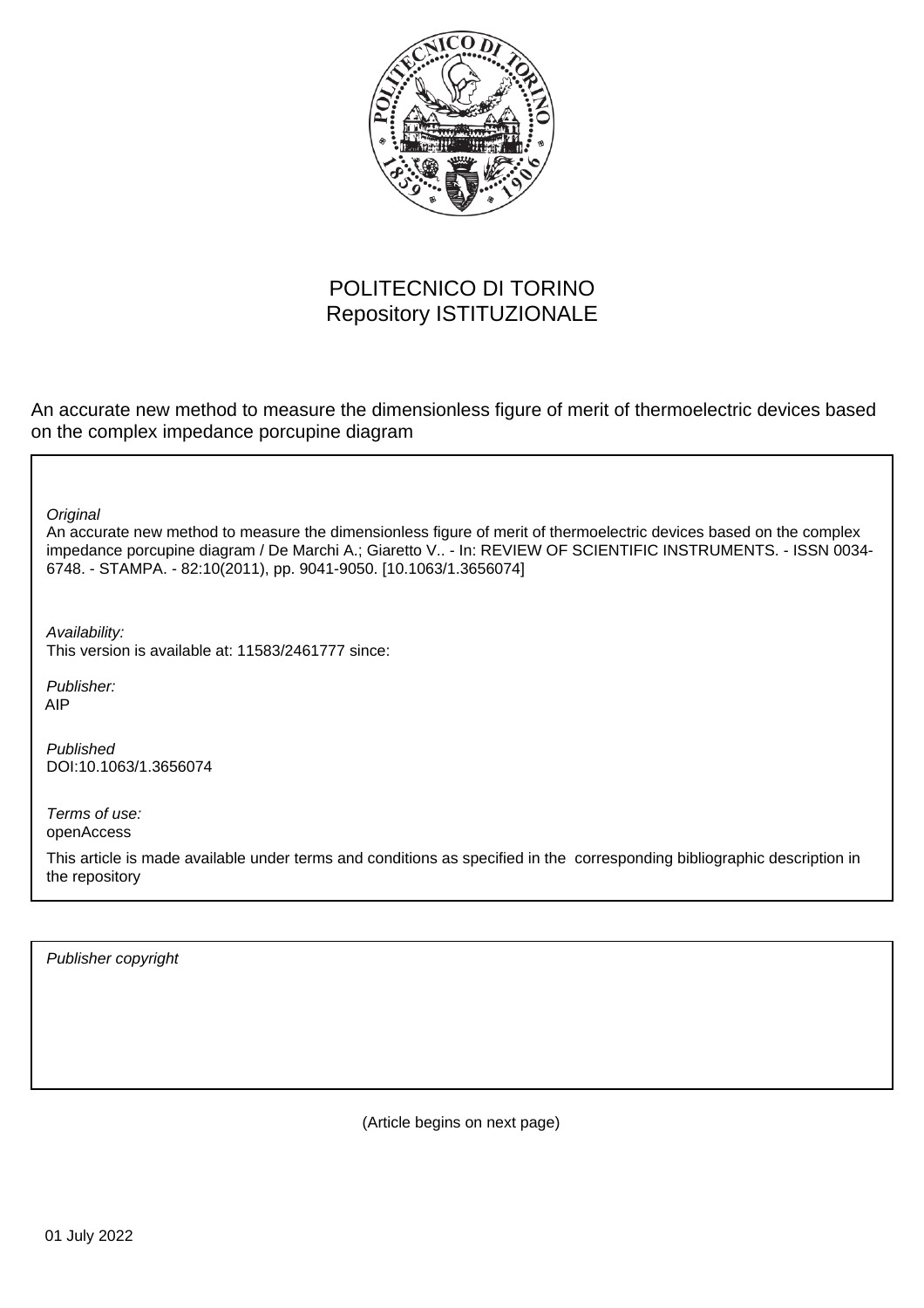## **[An accurate new method to measure the dimensionless figure](http://dx.doi.org/10.1063/1.3656074) [of merit of thermoelectric devices based on the complex impedance](http://dx.doi.org/10.1063/1.3656074) [porcupine diagram](http://dx.doi.org/10.1063/1.3656074)**

Andrea De Marchi<sup>1,2</sup> and Valter Giaretto<sup>2,3</sup>

*Dipartimento di Elettronica, Politecnico di Torino, C.so Duca degli Abruzzi, 24, 10129 Torino, Italy Consorzio Nazionale Interuniversitario di Scienze fisiche della Materia (CNISM), Unità di Ricerca Politecnico di Torino C.so Duca degli Abruzzi, 24, 10129 Torino, Italy Dipartimento di Energetica, Politecnico di Torino, C.so Duca degli Abruzzi, 24, 10129 Torino, Italy*

(Received 28 June 2011; accepted 6 October 2011; published online 28 October 2011)

The heat diffusion related  $f^{-1/2}$  slow decay in the frequency domain transfer function of thermoelectric devices introduces a bias in figure of merit measurement methods that do not take it into account. The bias can range from less than 1% to more than 20% depending on the device. Harman type methods are not immune. Neither is the simple single measurement procedure proposed here on the basis of a complex thermal impedance analysis of the device, but in this case the supporting theory allows evaluating and correcting for the bias with documented accuracy. To this aim, both a theoretical approach based on *a priori* knowledge of the device and an experimental one based on theory guided measurements are possible and are described in the paper. Typical residual Type B uncertainties after correction can be below 10% of the bias. *© 2011 American Institute of Physics*. [doi[:10.1063/1.3656074\]](http://dx.doi.org/10.1063/1.3656074)

## **I. INTRODUCTION**

Thoroughly characterizing thermoelectric materials and devices is no easy task as it involves measuring both thermal and electrical quantities as well as thermoelectric parameters connecting the two worlds. A shortcut which has been found practical is to measure the dimensionless figure of merit *zT* instead of the whole set of such quantities. In fact, it is mostly on the basis of this parameter that a judgment can be made on the overall quality of thermoelectric materials and devices as employed in practical applications.

While the intrinsic thermoelectric material's figure of merit is defined as  $zT = \varepsilon^2 T/(\lambda \rho_e)$ , where  $\varepsilon$  is the singlejunction Seebeck coefficient,  $\lambda$  and  $\rho_e$  are the material's thermal conductivity and electrical resistivity, respectively, and *T* is the average sample's temperature, the relevant quality indicator for a real practical realization is

$$
zT = \frac{\varepsilon^2 T}{\mathcal{R}\mathcal{K}}\tag{1}
$$

where  $K$  and  $R$  are the total thermal conductance and the total series electrical resistance of the device. Only for a single leg in ideal conditions does this coincide with the material's intrinsic figure of merit, as in this case is  $\mathcal{R} = \rho_e 2L_0/A$  and  $K = \lambda A/2L_0$ , if  $2L_0$  and A are length and cross section of the thermoelectric element.

The practically relevant value of Eq.  $(1)$  is also what can be evaluated in a real device by measuring electrical quantities at the accessible external connections, because it can be obtained as the ratio between the total developed Seebeck voltage  $V_{\varepsilon}$  and the total ohmic voltage drop  $V_{\Omega}$ ,

$$
zT = \frac{V_{\varepsilon}}{V_{\Omega}} = \frac{\varepsilon \Delta T}{\mathcal{R} A i} = \frac{\varepsilon \Pi}{\mathcal{R} \mathcal{K}} = \frac{\varepsilon^2 T}{\mathcal{R} \mathcal{K}},\tag{2}
$$

where  $i$  is the electric current density and  $\Pi$  the Peltier coefficient.

Separating the two contributions is not trivial and is traditionally performed with some version of a time-domain transient approach<sup>1,2</sup> denominated the "Harman method," which envisions measuring the sudden voltage drop experienced at the terminals of the device when a dc current previously established through it is switched off. The idea behind the method is that, upon switching, the ohmic voltage disappears with the current while the thermoelectric voltage persists as thermal inertia prevents fast temperature variations. Although the correct approach to determine the step response of a system requires anti-transforming a transfer function in the Laplace domain, correct answers are still obtained with that simple method provided the system is dominated by a single pole, which only recently<sup>3</sup> was shown not to be the case in thermoelectric devices.

Several improvements were added over time to this original idea, aimed at keeping in check the effects of Joule heating. Most popular seems to have recently become what has been referred to as "the modified $4-7$  Harman method," which has the merit of keeping Joule heating constant throughout the measurement procedure. In order to achieve this goal, the dc current is reversed periodically for some time at some not better specified "high frequency" (which is however low enough to avoid an extra voltage from the series inductance of the device) and then is finally fixed in direction until the transient is extinguished. The ratio between the final asymptotic voltage and half the peak-to-peak voltage measured during the periodic switching phase is taken to be a good evaluation of 1 + *zT*. This modified method suffers from the existence of the half pole in the transfer function, demonstrated in Ref. 3, because the device's response does not decay with frequency as fast as previously assumed.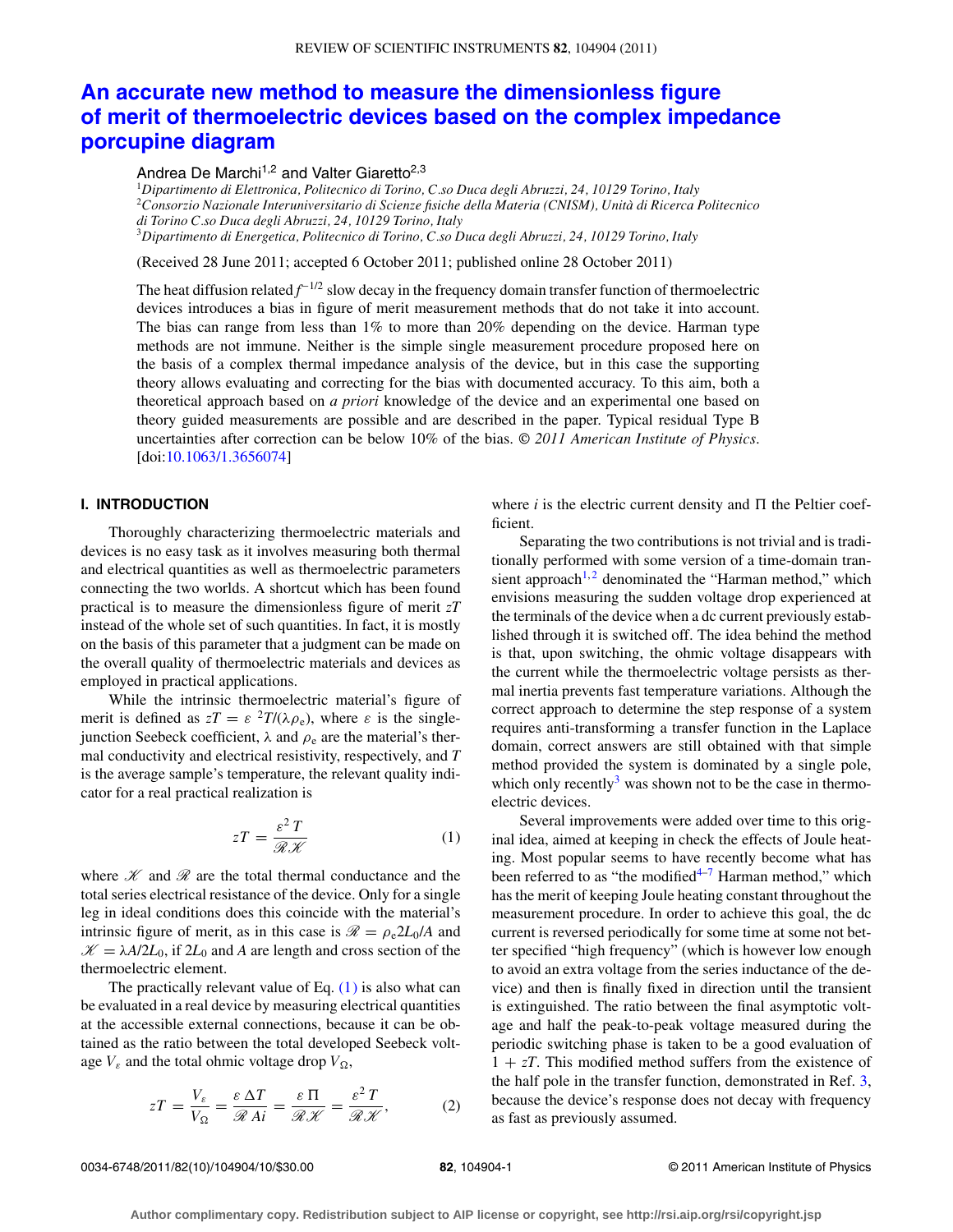Much work has been devoted to the task of studying in detail the corrections that must be introduced onto measured values in order to recover the intrinsic figure of merit of employed thermoelectric materials. Errors caused by heat losses were considered, $8-15$  as well as biases from parasitic electrical and thermal contact resistances.<sup>10, 12, 13</sup> With one notable exception $16, 17$  no serious efforts seem instead to have been spent in trying to define alternative methods to measure the figure of merit of a thermoelectric device. Apparently, confidence in the method has been so high as to even prompt the realization of Z-meters based on it. $18, 19$  In order to provide an alternative approach, which is generally suggested by the international metrological community to foster comparisons between results obtained with different accuracy budget structures, in this paper a different method is proposed for the measurement of the figure of merit.

The ratio between junction temperature response and injected Peltier heat flux can be interpreted as the transfer function of a transducer, and in this light was recently presented, $3$ but can also be seen as a thermal impedance, $2<sup>0</sup>$  and in this meaning will be considered here. A one-dimensional model is adopted, in which three-dimensional constriction and spreading resistances are treated as in Ref. 3 and contact resistances between different layers are not considered. These assumptions were shown in Ref. 3 to lead to analytical results consistent with experimental data, which confirms their adequacy. The heat diffusion equations are solved with the complex phasor method $^{21}$  assuming suitable boundary conditions.

Diagrams obtained for the impedance in the complex plane turn out to be suggestive of a porcupine profile, which prompted for them the sticky nickname of "porcupine diagrams." They are helpful for the evaluation of the figure of merit with new strategies, and indicate with graphic evidence that in some cases the Harman method may be affected by even quite relevant undetected biases, which can be avoided with the new approach discussed in this paper.

The new proposed method is applied here in basically isothermal conditions to obtain what could be called a "small signal" figure of merit, but could also be applied to a device exposed to environments at different temperature on the two sides to obtain a figure of merit valid for that temperature difference, which would include the Thomson effect. This is an important piece of information, as pointed out in Ref. 17.

In the following, analytical solutions will first be developed in Sec. II for the lumped parameters model, in order to establish a historical reference for the new method, while in Sec. III the complex phasor method is applied to a distributed model in order to characterize the errors ingrained in the lumped approach. A discussion on the use of porcupine diagrams for *zT* evaluation will be given in Sec. IV.

## **II. THE LUMPED PARAMETERS MODEL**

For the mentioned continuity reasons, the complex phasor symbolism is here first applied to the lumped parameters model, which is the practical description of the single thermal pole assumption that was historically considered valid for thermoelectric devices.



FIG. 1. Electrical equivalent of the thermal circuit of the thermoelectric device. The Seebeck voltage is indicated to underline the fact that the device is observed at the junctions.

The equivalent electrical circuit representation shown in Fig. 1 will be used for the one-dimensional model of the thermoelectric device. Quantities here are all per-unit-area, and the effects of spreading and constriction resistances at physical interfaces, discussed in Ref. 3, are assumed to be taken into account. As such, the generated Peltier heat flux density  $\phi = \Pi i$  is referred to the current density *i*, while  $K_0$  and  $C_T$ are, respectively, the frontal thermal conductance of the thermoelectric element and the frontal thermal capacity of the external layers (electrical connections and thermal insulator). It should be helpful to underline here that  $K_0$  is the conductance of only half of the element, because the device is considered symmetrically conditioned for simplicity, which means that  $K_0 = \lambda_0 / L_0$ . The current density will be identified here by *i* because the more commonly used symbol *j* is dedicated to the imaginary unit  $\sqrt{-1}$ .

By introducing the total complex thermal admittance  $y_T$ , the equivalent circuit yields

$$
\frac{V_{\varepsilon}(\omega)}{\varepsilon \phi} = \frac{1}{y_{\rm T}} = \frac{1}{y_0 + y_{\rm e}} = \frac{1}{K_0 + j\omega C_{\rm T}} = \frac{1}{K_0} \frac{1}{1 + j\omega/\omega_{p\ell}}
$$

$$
= \frac{1}{K_0} \left( \frac{1}{2} + \frac{1}{2} e^{-j2\psi_{\ell}} \right), \tag{3}
$$

where  $\omega_{p\ell} = K_0/C_T$  is the angular frequency of the thermal pole and  $\psi_{\ell} = \arctg(\omega/\omega_{p\ell})$ . It can be easily seen that this is a half circle in the complex plane, as shown in Fig. 2.

The measured voltage drop  $V_P$  and the Seebeck voltage  $V_{\varepsilon}$  can then be represented in the complex voltage plane as reported in Fig. 3, where  $V_{\Omega}$  is assumed independent of frequency and no contribution of the series inductance is considered, as it becomes relevant at frequencies higher than those considered in this paper.

The figure of merit  $V_{\varepsilon}$  (0)/ $V_{\Omega}$  can be obtained by measuring some well identifiable quantity which defines the proportion of the circle to  $V_{\Omega}$ . For example one can measure



FIG. 2. Diagram as a function of frequency of the complex thermal impedance normalized to the dc thermal resistance, in the lumped parameter approximation.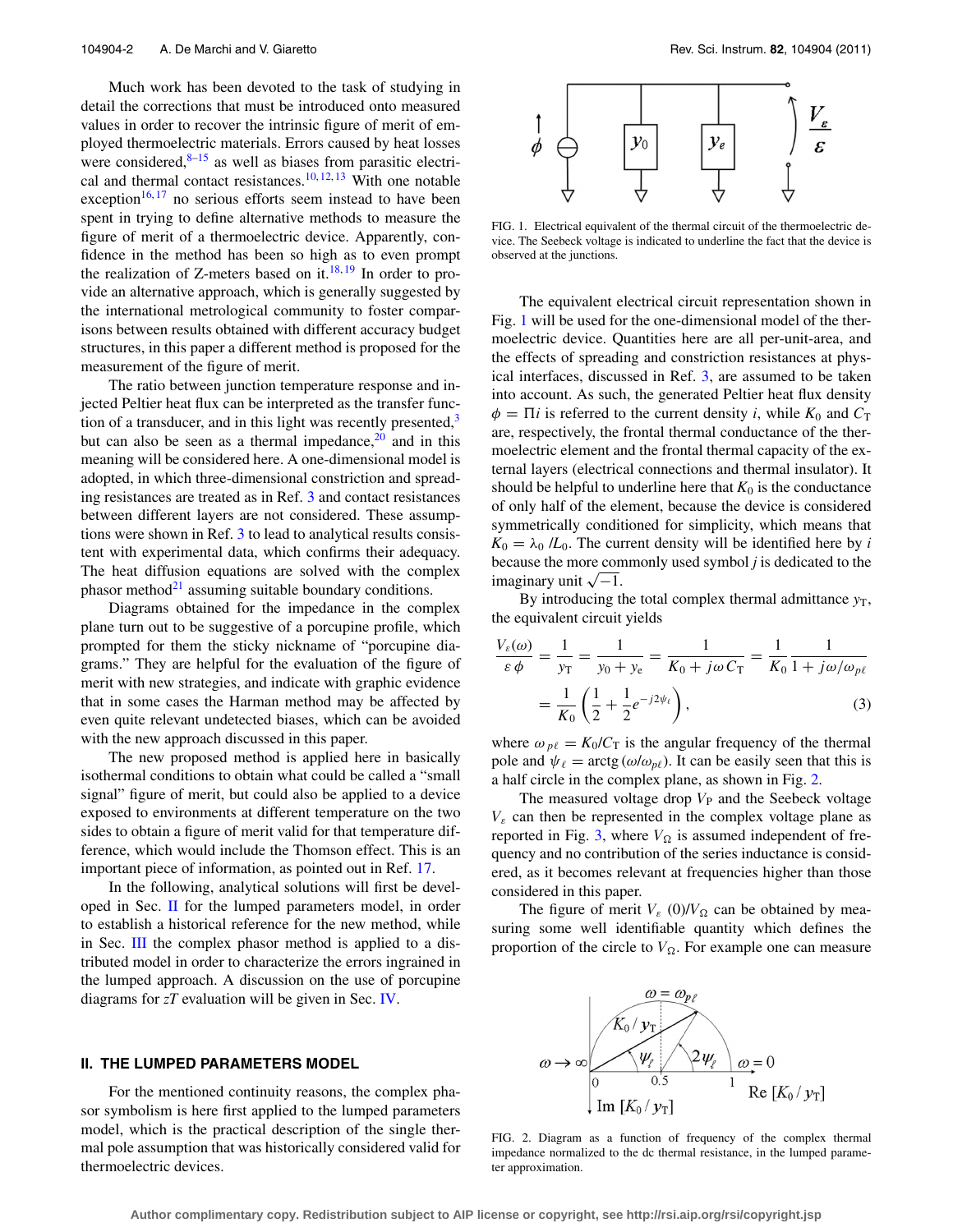

FIG. 3. Diagram of the complex voltage at the electrical terminals of the device.

 $\gamma_M$ , the maximum phase between  $V_P$  and  $V_\Omega$ , as shown in Fig. 4.

In fact,  $V_{\varepsilon}$  (0) and  $V_{\Omega}$  can be easily related to  $\gamma_{\text{M}}$ , obtaining

$$
V_{\varepsilon}(0) = 2V_{\rm P} \tan \gamma_{\rm M}, \tag{4}
$$

$$
V_{\Omega} = \frac{V_{\rm P}}{\cos \gamma_{\rm M}} - \frac{V_{\varepsilon}(0)}{2},\tag{5}
$$

and the figure of merit  $zT^*$  in the lumped parameter assumption is then obtained as

$$
zT^* = \frac{2\sin\gamma_M}{1 - \sin\gamma_M}.\tag{6}
$$

This shows that, given the improved insight offered by the powerful phasor symbolism, a single measurement can be recognized to be sufficient to evaluate the figure of merit in the lumped parameters approximation. Since all what counts is the aspect ratio in Figs. 3 and 4, it is not necessary to combine information obtained from measurements in two different conditions.

The uncertainty of  $zT^*$  determination by Eq. (6) relies solely on the accuracy of the maximum phase measurement, for the Type B contribution, and on phase resolution  $\delta \gamma$  for the Type A.

The former can be guaranteed to an unnecessary degree by referring to a quartz oscillator, the employed low frequency sine wave synthesizer, and measuring time delays both at rising and falling edges. In fact, the phase difference calculated from the average of these two time intervals discriminates against distortions (typically of the second harmonic type) which may be produced in the device, for example, by Joule heating.

The latter can be easily reduced below 1 mrad, at the very low frequencies at which  $\gamma_M$  occurs (typically below 0.1 Hz), as far as the contribution of the time interval counter resolution is concerned. In fact, counting at 1 kHz is suffi-



FIG. 4. Complex voltage diagram with indication of quantities  $\gamma_M$ ,  $\psi_M$ , and  $f_M$  used in the determination of the figure of merit  $zT^*$ .

cient to guarantee  $\delta \gamma$  < 1 mrad at the foreseeable maximum frequency of 0.1 Hz. Little more care must be put in making sure that also the single-shot noise contribution to  $\delta \gamma$  be adequately small, because averaging many measurements for noise reduction is out of the question for time reasons at these low frequencies.

Since such noise generated contribution  $\delta \gamma$  is the reciprocal of the amplitude signal-to-noise ratio, the latter must be greater than 60 dB for a Type A phase uncertainty smaller than 1 mrad. This imposes a minimum of 10 bit for the digital sine wave synthesizer, and suitably low-noise electronics in the driving circuits.

Given all the above, the limiting Type A uncertainty in the  $zT^*$  determination can be derived from Eq. (6) with the usual propagation rules, and is

$$
\frac{\delta z T^*}{z T^*} = \frac{\delta \gamma}{(1 - \sin \gamma_M) \tan \gamma_M}.
$$
 (7)

This is a monotonically decreasing function of  $zT^*$  which is definitely smaller than  $4\delta\gamma$  for  $zT^* > 1$ .

As a result, the conclusion can be made that 0.5% uncertainty can be achieved with this approach in the measurement of *zT*\*.

Alternatively, one can choose to measure other quantities in easily identifiable points of the circle, for example,  $V_{\rm P}$  and its quadrature component at  $\omega = \omega_p$ , where the latter is maximized, or  $V_P$  at  $\omega = 0$  and at  $\omega \to \infty$ , which in some sense was Harman's choice, as made explicit in Ref. 6.

The advantage of choosing  $\gamma_M$ , besides the single measurement issue, lays both in the precision available for phase measurements and in the fact that the corresponding frequency is relatively high (for a thermal system), which allows to carry out the *zT\** evaluation in a relatively short time.

#### **III. THE DISTRIBUTED PARAMETERS MODEL**

In the more realistic case of the distributed parameters model, the equivalent circuit of Fig. 1 can be still used, but thermal impedances of thermoelectric elements  $(1/y_0)$  and external layers  $(1/y_e)$  must be calculated by solving the heat diffusion equation, which will be done here with the complex phasor method with reference to the geometric scheme of Fig. 5.

With this approach, the heat diffusion equation for the thermoelectric layer can be written as

$$
\frac{d^2\vartheta(x)}{dx^2} - \frac{1}{L_0^2} \frac{j\omega}{\omega_0} \vartheta(x) = 0,
$$
 (8)

where  $\vartheta$  is the temperature excess from the symmetry plane and

$$
\omega_0 = \frac{\alpha_0}{L_0^2} = \frac{K_0}{C_0} \tag{9}
$$

is the characteristic frequency of the half elements. Equation (8) admits solutions of the form

$$
\vartheta(x) = a \exp\left(\frac{x}{L_0} \sqrt{j\omega/\omega_0}\right) + b \exp\left(-\frac{x}{L_0} \sqrt{j\omega/\omega_0}\right),\tag{10}
$$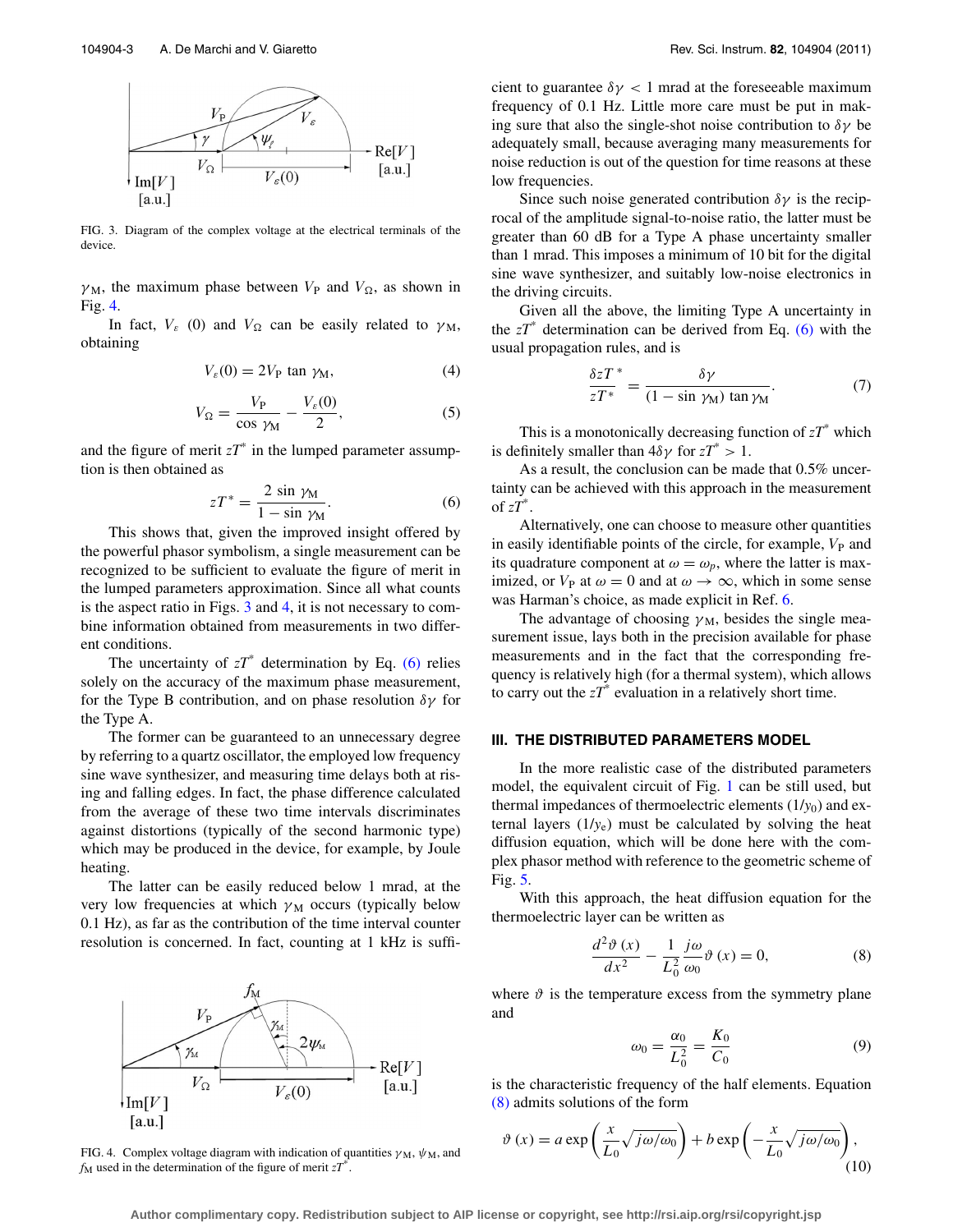

FIG. 5. One-dimensional physical model of the device used for the calculation of thermal impedances in the distributed parameters case.

where the *a* and *b* coefficients must be determined with the boundary conditions

$$
-\frac{d\vartheta}{dx}\bigg|_{x=0} = \frac{\phi}{\lambda_0}, \qquad \vartheta(L_0) = 0.
$$
 (11)

The solution for  $\vartheta$  (0)/ $\phi = 1/y_0$  is

$$
\frac{K_0}{y_0} = \frac{\tanh\sqrt{j\omega/\omega_0}}{\sqrt{j\omega/\omega_0}}.\tag{12}
$$

For the external impedance, the same procedure must be applied with boundary conditions

$$
-\left. \frac{d\vartheta}{dx} \right|_{x=0} = \frac{\varphi}{\lambda_1}, \qquad \left. \frac{d\vartheta}{dx} \right|_{x=L_1+L_2} = 0,\tag{13}
$$

where  $L_1$  and  $L_2$  are the thicknesses of conducting and insulating layers, and the imposition of temperature and flux continuity at the interface  $(x = L_1)$ .

The solution for  $\vartheta(0)/\phi = 1/y_e$  is

$$
\frac{K_0}{y_e} = \frac{1 + \frac{K_2}{K_1} \sqrt{\omega_1/\omega_2} \tanh \sqrt{j\omega/\omega_1} \tanh \sqrt{j\omega/\omega_2}}{\frac{K_1}{K_0} \sqrt{j\omega/\omega_1} \tanh \sqrt{j\omega/\omega_1} + \frac{K_2}{K_0} \sqrt{j\omega/\omega_2} \tanh \sqrt{j\omega/\omega_2}},
$$
\n(14)

where the characteristic frequencies  $\omega_1$  and  $\omega_2$  are defined similarly to  $\omega_0$  in Eq. (9).

The equivalent circuit is solved like in the lumped parameters case, with the total complex thermal admittance  $y_T$  $= y_0 + y_e$  given in this case by a suitable combination of Eqs. (12) and (14).

The difference between the two approaches, in the low frequency range, can be quantified if the hyperbolic tangents appearing in  $y_T$  are approximated with their third-order expansion. An expression is obtained which can again be shown to be a circle in the complex impedance plane, like it was in the lumped parameters case, with the noticeable difference that the radius is smaller and the centre is shifted.



FIG. 6. Example of porcupine diagram of the normalized complex thermal impedance of a thermoelectric device (thick solid line), with indication of the lumped approximation (thin solid line) and the body approximating half circle (dashed line). The curve  $\delta$  (dotted line) represents the relative radial distance of the porcupine body from the latter circle.

In fact, the following form can be given to the expression of the impedance:

$$
\frac{K_0}{y_T} = \frac{K_0}{y_0 + y_e} = \frac{1 + S(j\omega/\omega_p)}{1 + j\omega/\omega_p} \n= \frac{1 + S}{2} + \frac{1 - S}{2} \frac{1 - j\omega/\omega_p}{1 + j\omega/\omega_p} \n= \frac{1 + S}{2} + \frac{1 - S}{2} e^{-j2\psi},
$$
\n(15)

where *S* is given by

$$
\frac{S}{\omega_p} = \frac{1}{\omega_1} \frac{C_2}{C_1} + \frac{1}{3} \frac{1}{C_1 + C_2} \left( \frac{C_1}{\omega_1} + \frac{C_2}{\omega_2} \right)
$$

$$
= \frac{C_2}{K_1} + \frac{1}{3} \frac{C_1}{K_1} \frac{C_1}{C_1 + C_2}
$$

$$
+ \frac{1}{3} \frac{C_2}{K_2} \frac{C_2}{C_1 + C_2}, \tag{16}
$$

and the angle

$$
\psi = \arctg\left(\frac{\omega}{\omega_p}\right) \tag{17}
$$

is still formally related to frequency in the same way as in the lumped model. However, the value of the thermal pole angular frequency  $\omega_p$  is lower than the  $\omega_{p\ell} = K_0/(C_1+C_2)$ value that it had in that case. In fact, the pole frequency is reduced according to

$$
\frac{1}{\omega_p} = \frac{1}{\omega_{p\ell}} + \frac{1}{3\omega_0} + \frac{S}{\omega_p} \approx \frac{1}{\omega_{p\ell}} + \frac{S}{\omega_p},\tag{18}
$$

where the approximation is particularly good for shorter thermoelectric elements, for which  $\omega_0 \gg \omega_p$ .

How close the half circle of Eq.  $(15)$  is to the impedance diagram obtained from Eqs.  $(12)$  and  $(14)$  is shown in Fig. 6 for an actual device (as described in its commercial datasheet), in which the departure from the lumped parameters model is quite evident. Alumina, Copper, and  $Bi<sub>2</sub>Te<sub>3</sub>$  are assumed to be the materials of the device, whose geometry is defined by  $L_0 = 0.1$  mm,  $L_1 = 0.01$  mm, and  $L_2 = 0.5$  mm, and an area filling factor of 0.5.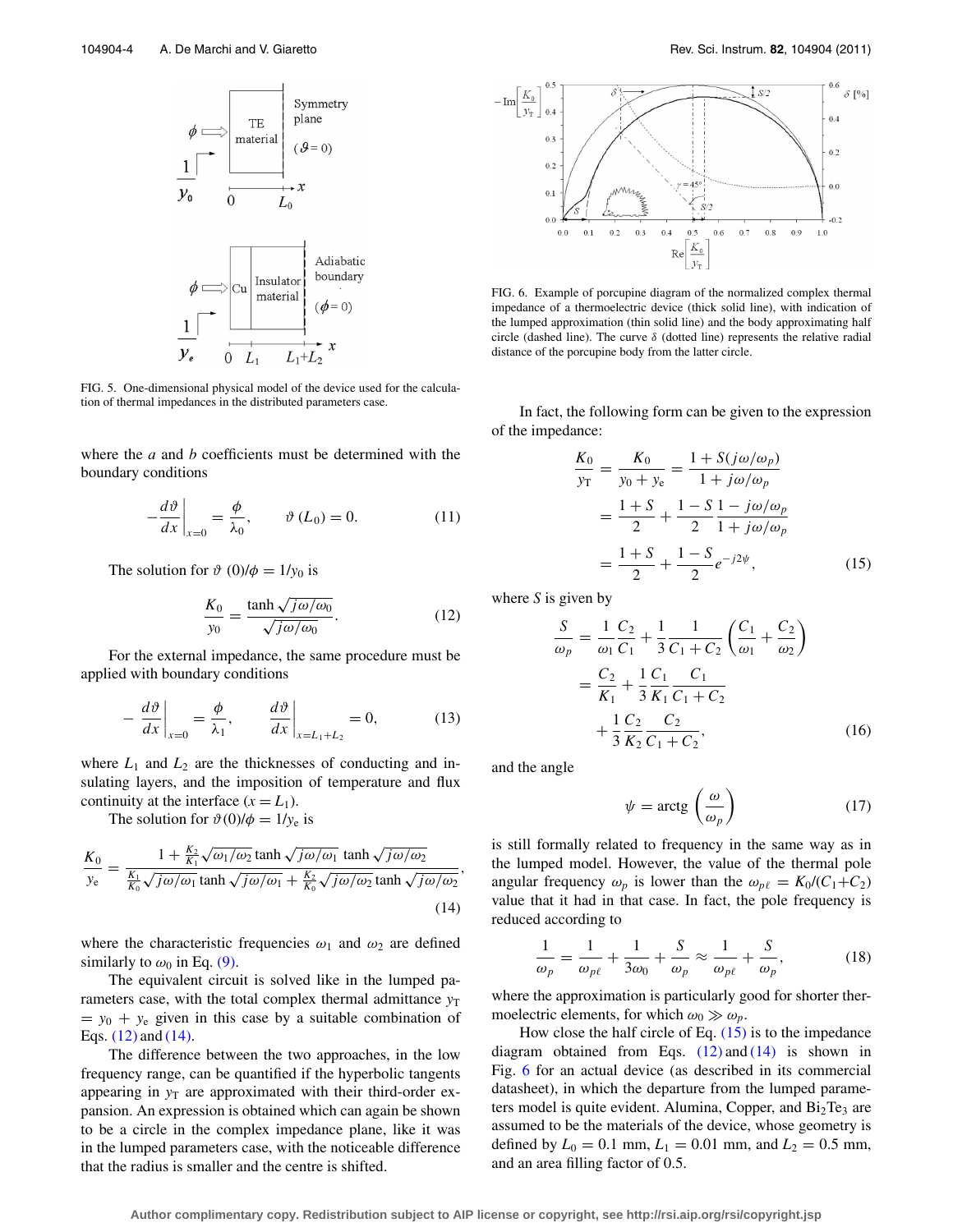The curve of the total impedance in the complex plane changes from the half circle of the lumped parameters model (shown for comparison) into a shape that looks like the profile of a porcupine (also shown for comparison). In the following we will refer to this representation as the porcupine diagram. The body of the porcupine corresponds to the frequency range dominated by the thermal pole, while the snout corresponds to the high frequency half pole section.<sup>3</sup> The parameter *S* is the ratio between the length of the snout and the length of the whole porcupine.

The relative departure of the actual calculated body profile from the approximating half circle is also characterized in Fig. 6 by the parameter  $\delta$ , which is the local radial distance of the body from the circle, referred to its radius. The reported dotted curve represents  $\delta$  as a function of the value of  $Re[K_0/y_T]$  in the considered point on the circle. It can be seen that  $\delta$  is always smaller than 0.6% in the considered case for  $\gamma$  values smaller than 45°. With the help of Eq. (6) it can be figured out that this phase angle range corresponds to the figure of merit range  $zT^*$  < 5 if  $\gamma$  is interpreted as  $\gamma_M$ , the maximum phase used to evaluate *zT*\*. This information will be used in Sec. IV to discuss the uncertainty that it introduces, which will be shown to be acceptable.

In Fig.  $7(a)$  the Bode diagram of the calculated absolute value of the thermal impedance  $1/y_T$  is reported in arbitrary units for different values of  $L_0$  and constant typical values for all the others quantities defining the thermoelectric device; similarly, the effect of varying  $L_2$  with everything else constant is shown in Fig. 7(b). Incremental steps are here a factor of  $\sqrt{10}$  in both cases.

It can be seen that the half pole section of the diagram, which generates the porcupine's snout, is common to all curves, irrespective of  $L_0$  and  $L_2$ . This derives from the fact that both insulating and thermoelectric layers are thermally thick in that region, which makes their thermal impedance close to their respective characteristic impedance<sup>20</sup>  $(\sqrt{j\omega}e)^{-1}$ , where *e* is the thermal effusivity of the material. As a result, as long as the copper layer is thermally thin, in that frequency range it is

$$
\frac{1}{y_{\rm T}} \approx \frac{1}{\sqrt{j\omega} (e_0 + e_2)}.
$$
\n(19)

This approximation can also be easily derived analytically from Eqs.  $(12)$  and  $(14)$ , as already pointed out in Ref. 3.

Incidentally, it is interesting to point out that the angular frequency at which the Bode diagram changes slopes is approximately  $\omega_2$ , as indicated in Fig. 7(a). This can be derived by comparing Eq. (19) with Eq. (3) and assuming  $e_2 \gg e_0$  and  $\omega \gg \omega_{p\ell}$ .

In the thermal pole dominated region, instead, all curves in Fig.  $7(a)$  eventually flatten out to a level proportional to  $L_0$ , at angular frequencies lower than  $\omega_p$ . As it turns out, both  $\omega_p$ and *S* are proportional to  $1/L_0$ , while  $S \propto L_2$  and  $\omega_p \propto 1/L_2$ .

In Fig. 8, two complex thermal impedance diagrams are shown, which qualitatively characterize how the Bode diagram variations of Fig. 7 translate in the porcupine representation. Incremental steps given to  $L_0$  in Fig.  $8(a)$  and  $L_2$  in Fig. 8(b) are only 12.2% for obvious graphical reasons. Such steps are ten times smaller, in a logarithmic scale, than those used in Fig. 7. In both cases, it is evident from the figures that the relative snout length *S* changes in the same 12.2% proportion at each step. Also shown in the diagrams is the different way in which the frequency parameter slides along the porcupine for changing  $L_0$  and  $L_2$  values.

Since the tip of the snout corresponds to  $\omega \to \infty$ , it is evident from Figs. 6–8 that measuring what is commonly denominated "the ac resistance" in the modified Harman method $4-7$ runs the risk to include in the value taken to be the ohmic



FIG. 7. (a) Effect of  $L_0$ , (b) effect of  $L_2$  on the transfer function Bode diagram of a thermoelectric device. Thickness values are varied in steps of 10 dB (∼200%).



FIG. 8. (a) Effect of  $L_0$ , (b) effect of  $L_2$  on the porcupine diagram of a thermoelectric device. Thickness values are varied in steps of 1 dB (∼12.2%).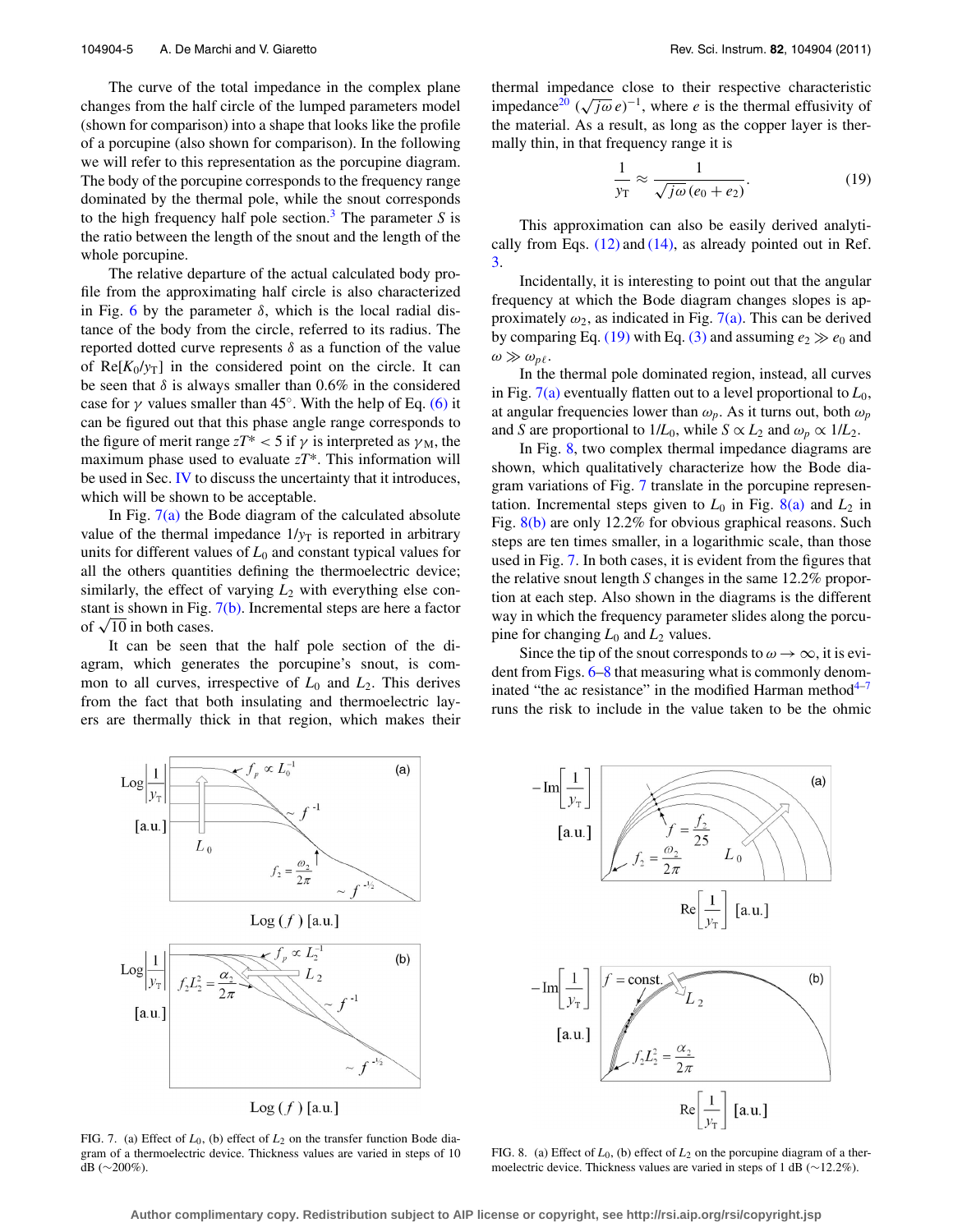voltage a contribution from the snout of the porcupine. The corresponding error will depend on the frequency at which such measurement is actually performed. However, since the half pole decay in the frequency domain is slow, unreasonably high frequencies may be necessary to reduce it significantly. On the other hand, thinking of the original transient Harman method, one should consider that the half pole in the high frequency region dominates the first part of the step response of the system. Since the latter introduces a transient signal which starts with a theoretically infinite slope, $2<sup>2</sup>$  it is impossible to spot its contribution and separate it from the ohmic voltage.

As a matter of fact, any measurement method which does not properly account for the snout would yield biased values for the dimensionless figure of merit, with greater biases for devices with shorter thermoelectric elements and thicker insulators.

In all cases the figure of merit comes out underestimated in the process, which makes the possibility to correct for this bias very appealing.

## **IV. FIGURE OF MERIT EVALUATION WITH PORCUPINE DIAGRAMS**

Once realized with the distributed parameters analysis that the impedance diagram of a thermoelectric device in the complex plane is not a half circle, but rather a porcupine-like profile, it becomes obvious that the simple approach of measuring  $\gamma_M$  and inserting it in Eq. (6) yields a value for the figure of merit which is potentially biased and may have to be corrected in order to meet the desired accuracy. The advantage of the method here proposed lays also in the fact that the "snout error" is well defined and the correction can then be made with documented accuracy.

Two biases must be considered. The lesser one stems out of the relative distance  $\delta$  of the porcupine body from circularity (shown in Fig. 6) which biases  $\gamma_M$  and as a consequence also  $zT^*$ . This error is always positive and can be estimated by applying Eq. (7), which is written for the propagation of the uncertainty  $\delta \gamma$ , to the propagation of the bias  $\Delta \gamma$ . The latter can be calculated by considering that  $\delta = \Delta \gamma$  $/tan(\gamma_M)$ . Further attention will be given to it later, when discussing the overall uncertainty of the proposed measurement method.

The main bias is generated by the relative length *S* of the porcupine's snout. In fact, if the latter is taken into account, the figure of merit  $zT = V_{\varepsilon}$  (0)/ $V_{\Omega}$  of the device can be written as

$$
zT = zT^* \frac{1 + S^*}{1 - S^* zT^*} = zT^* \frac{1}{1 - S(1 + zT^*)},
$$
(20)

where  $S^* = S/(1-S)$  is the length of the snout referred to the diameter of the circle which approximates the porcupine's body. The parameter  $S^*$  is introduced because, contrary to  $S$ , it is normalized with respect to a quantity which can be evaluated with Eq. (4). It must however be underlined that the  $zT^*$  definition used do derive Eq. (20) is not the one given in Eq. (6), but rather one similar to the definition of *zT* given in Eq. (2), with *V*<sup>ε</sup> (0) and *V*R, respectively, reduced and increased of the

snout. The two definitions of *zT*\* differ because of the above mentioned body circularity error. If Eq. (20) is used to derive *zT* from a *zT*<sup>\*</sup> value based on measured  $\gamma_M$  and Eq. (6), which is its only available estimate, the obtained result must be corrected for both biases.

The relative "snout correction" can be derived from Eq. (20) itself, and is given by

$$
\frac{zT - zT^*}{zT^*} = \frac{S^*(1 + zT^*)}{1 - S^*zT^*} = \frac{S(1 + zT^*)}{1 - S(1 + zT^*)},\tag{21}
$$

which shows that the true value of  $zT$  is always greater than *zT\**. While Eq. (21) is the actual correction needed in the proposed method, how much of this error is actually included in a measurement of the Harman type depends on the fraction of the snout signal contribution that is mistakenly attributed to the ohmic drop in the specific case.

If the snout is small, like it can be in many devices with few mm long thermoelectric elements, the error is not too great, although it can easily be of a few percent. In devices built with short thermoelectric elements, instead, Eq. (21) shows the risk of an important underevaluation of *zT*. In fact, the snout can easily be of the order of 10% of the body in thin devices, and if  $zT^*$  is of the order of 1 this can amount to an underevaluation of the true value by more than 20%.

It is therefore very important to find a way to estimate either theoretically or experimentally the length of the porcupine's snout.

An *a priori* evaluation of the snout's length can be obtained from Eqs.  $(16)$  and  $(18)$  if geometry and materials are well known, as could be the case of a manufacturer. With this approach, a reasonably good estimate of *S* can also be obtained, if resistance spreading is taken into account, $3$  by approximating  $\omega_p$  with  $\omega_{p\ell} \approx K_0/(C_1+C_2)$ , and keeping for *S* only the third term in Eq. (16). The latter in fact prevails on the first two terms when  $L_2 > L_1$ , which is the case for modules with typical insulating plates. This fact is shown in Fig. 9, where the respective ratios  $r'$  and  $r''$  of the first two terms to the third in Eq. (16) are plotted versus  $L_2/L_1$  for a typical device. With this approximation, the relative snout length *S* can be expressed as

$$
S \approx \frac{\omega_p}{3\omega_2} \left( 1 + \frac{C_1}{C_2} \right)^{-1} = \frac{1}{3} \frac{K_0}{K_2} \left( 1 + \frac{C_1}{C_2} \right)^{-2}
$$



FIG. 9. Weights  $r'$  and  $r''$  of the first two terms in Eq. (16) relative to the third, as a function of  $L_2/L_1$ , for the device of Fig. 6.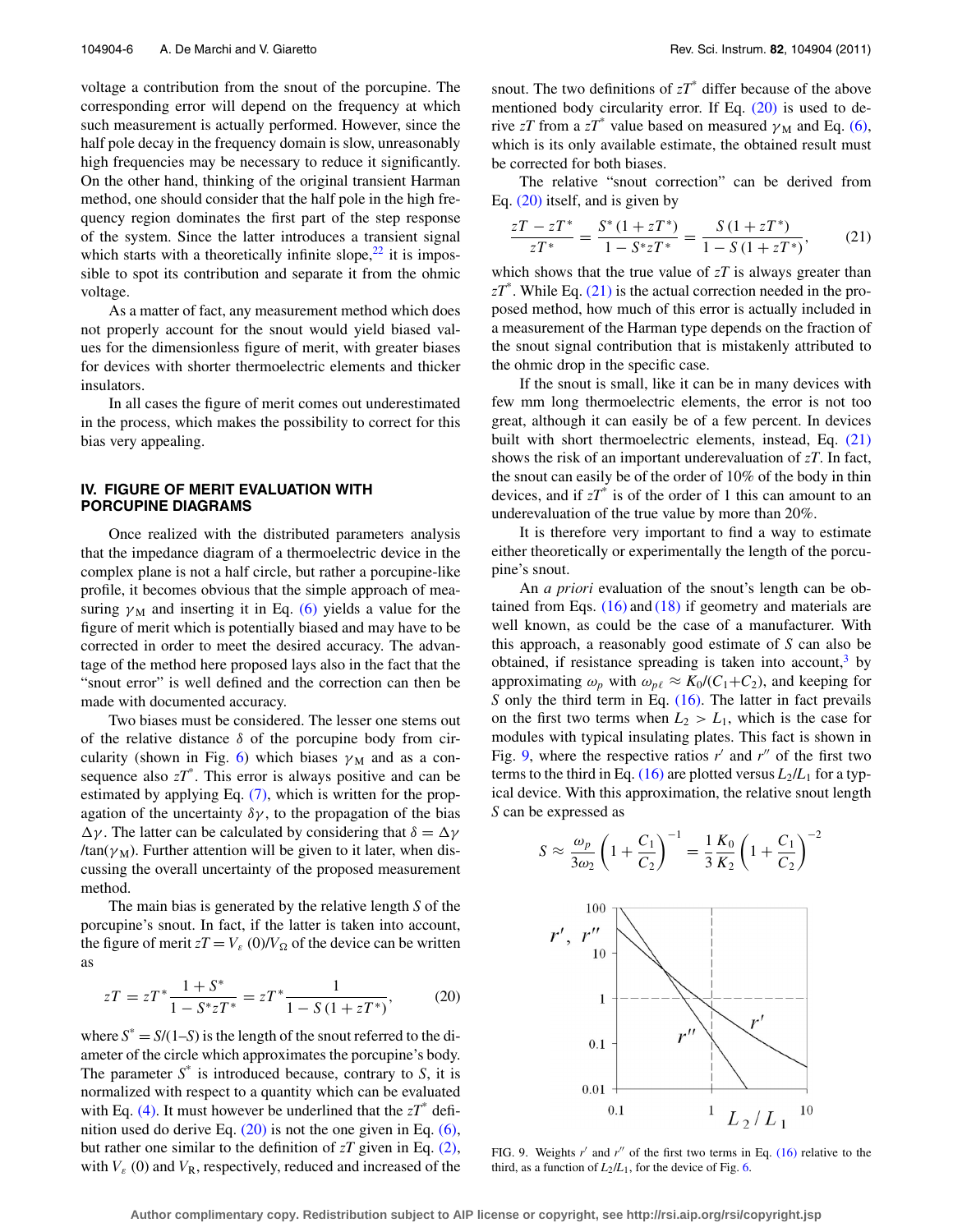$$
= \frac{1}{3} \frac{\lambda_0}{\lambda_2} \frac{L_2}{L_0} \left( 1 + \frac{\rho c_1}{\rho c_2} \frac{L_1}{L_2} \right)^{-2}, \tag{22}
$$

which may not always offer adequate accuracy by itself, but in any case is at least useful for a decision on the need to adopt an experimental approach to determine the snout correction.

On the other hand, if an experimental evaluation of *S* is judged necessary, a strategy must be devised to optimize the process from the points of view of uncertainty and type and number of needed measurements.

To this aim, the critical point is the fact that the tip of the snout, which is the very point of the diagram whose position is sought, cannot be reached in practice because even getting close to it involves very high frequencies, a region where it is very difficult to properly compensate for the parasitic inductance. The needed strategy must therefore allow one to infer the position of the snout tip from measurements taken at more viable frequencies.

The only possible basis for such a strategy can be the shape of the snout itself. The best bet seems to be to exploit the observation that its profile is generally aligned around thermal impedances with a  $45°$  phase angle, which is where it would be if the module had a single external layer, according to Eq. (19). Actual devices are more complex than that, which leads to geometry dependant snout profiles. A snout length evaluation based on the 45◦ slope assumption will then introduce a Type B uncertainty contribution. Still, this appears to be the best than can be done, topped only by the possibility to reduce this uncertainty with the help of a model-based calculation of the expected snout profile in the particular device. However, if the device's geometry and materials are so well known as to allow this improvement, it may well be possible to avoid altogether the experimental approach and settle with a snout length evaluation by Eq. (16).

Among other conceivable ways to exploit the expected snout profile, an experimental procedure structured in three steps is here suggested, which has the advantage of looking for extremes of a relevant quantity as a function of frequency.

A block diagram of the assumed measurement system, which is presently in the process of being engineered, is shown in Fig. 10.

For the necessary experimental support to the conceptual developments which are reported here, off the shelf instrumentation was used, and phase shifts were evaluated graphically from Lissajous figures. The phase resolution obtained in this way was limited to about 5 mrad. This is far from the best that can be done, but was still adequate, albeit marginally, to provide experimental support to the present work within its scope.

The suggested experimental procedure will be illustrated here with reference to Figs. 11 and 12, which are based on the calculated porcupine profile for the device of Fig. 6. In Figs. 13 and 14, instead, data points taken in the course of applying this procedure to an available device are compared to the corresponding calculated curves. The geometry of the module is defined by  $L_0 = 1.45$  mm,  $L_1 = 0.25$  mm, and  $L_2$  $= 0.9$  mm, with an area filling factor<sup>3</sup> of 0.35. As usual, Bi<sub>2</sub>Te<sub>3</sub>, copper and alumina are assumed to be its materials.



FIG. 10. Block diagram of a possible configuration of an electronic system dedicated to the measurement of the figure of merit of a thermoelectric device. DDFS = direct digital frequency synthesizer,  $DCA =$  digitally controlled attenuator, DPM = digital phase meter,  $\mu$ P = micro-processor, UI = user interface, TE DUT = thermoelectric device under test. Operational amplifiers and differential amplifier are selected for low noise and high CMRR. The resistor  $R_I$  defines the ratio between the input voltage  $V_{\text{in}}$  generated by the DDFS and the current fed to the DUT.

The three steps are carried out as follows.

Step 1: The phase angle between the input driving current and the total voltage  $V_P$  developed at the terminals of the device is maximized to  $\gamma_M$  by adjusting the frequency of the sine-wave generator, and measured to better than 1 mrad with a digital phase meter (DPM) of the time interval counter type. The frequency  $f_M$  at which  $\gamma_M$  is obtained is stored for later use and  $zT^*$  is calculated with Eq. (6).

For the experimentally tested device, the mentioned suboptimum instrumentation allowed finding the values  $f_M = 9.5$ (0.3) mHz and  $\gamma_M = 12.56$  (0.3) deg for these quantities, which yield an estimate of 0.555 (0.016) for *zT*\*, similar to the values obtained with the transient Harman method and the modified Harman method.

Step 2: The frequency is set to the value  $f_{45}$  given by

$$
f_{45} = f_{\rm M} \frac{\tan(3\pi/8)}{\tan(\pi/4 + \gamma_{\rm M}/2)}
$$
(23)

at which the tangent to the porcupine body has a slope of 45◦, as shown in Fig. 11. Equation  $(23)$  is derived from Eq.  $(17)$ by considering that  $2 \psi_M = \gamma_M + \pi/2$ , as shown in Fig. 4. At



FIG. 11. Diagram of the complex voltage at the electrical terminals of the device around the porcupine snout. The indicated quantities are the ones used in the proposed snout length evaluation procedure.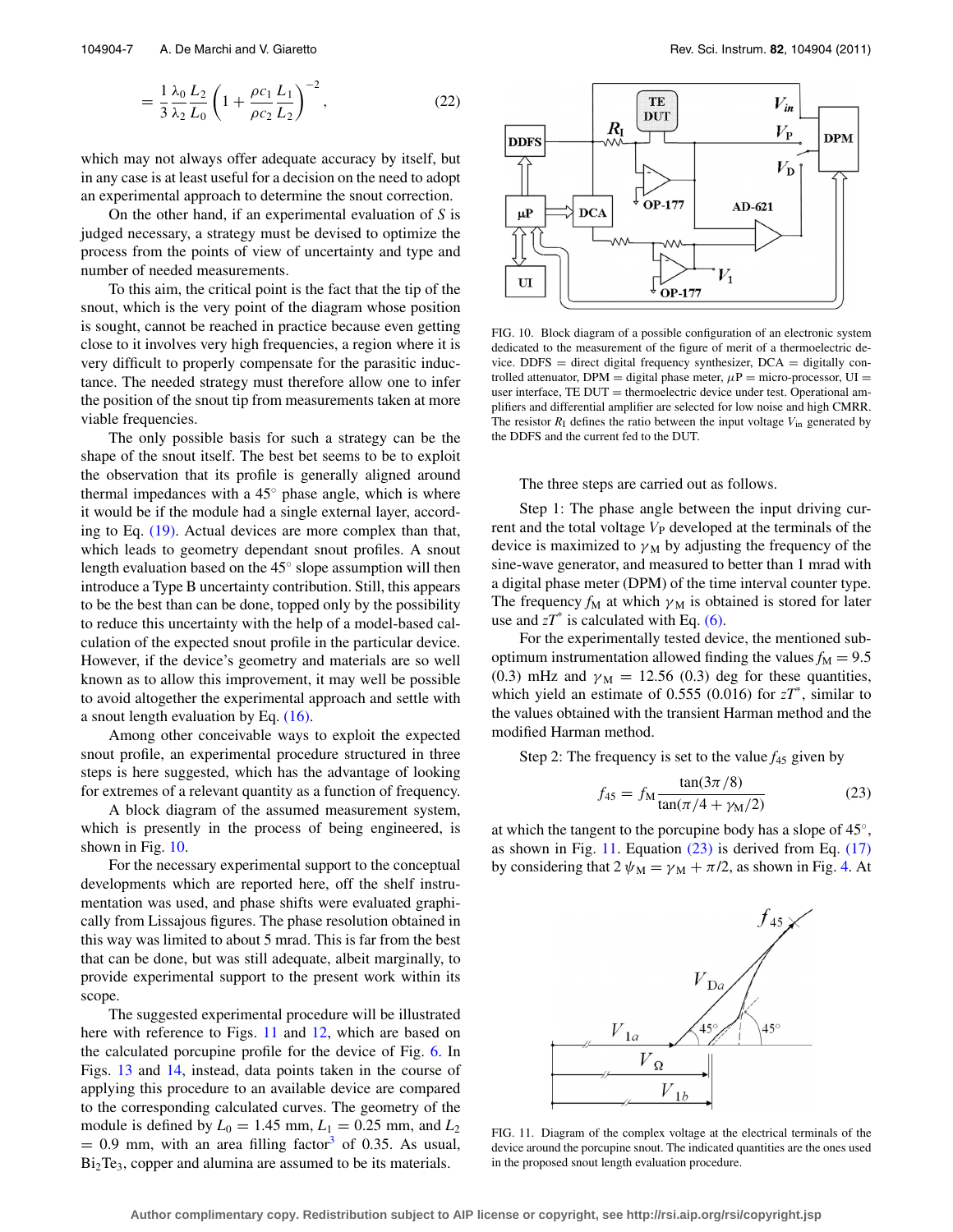

FIG. 12. Plot as a function of frequency, for the device of Fig. 6, of relative *V*<sub>1</sub> values for which the output *V*<sub>D</sub> of the differential amplifier is 45<sup>°</sup> out of phase from the injected current.

this frequency the phase angle between the input current and the output  $V_D$  of the differential amplifier is then driven to  $45^\circ$ by adjusting the voltage  $V_1$  of the reference branch, at which point the value  $V_{1a}$  of the latter is measured and stored. In Fig. 12 a plot is given, as a function of frequency, of the *V*<sup>1</sup> values for which  $V_D$  is at 45°. It is clear that  $V_{1a}$  is the minimum of this function. As a consequence, the uncertainty associated with  $V_{1a}$  can be very small even if the frequency  $f_{45}$ were not exceedingly precise. Incidentally, it can be noticed that an independent evaluation of *zT*\* may also be obtained from  $V_{1a}$  and the output  $V_{Da}$  of the differential amplifier in this situation, divided by its differential gain *G*. Simple trigonometry is sufficient for this task, yielding

$$
zT^* = \frac{2}{\sqrt{2} - 1 + G \frac{V_{1a}}{V_{Da}}}.
$$
 (24)

For the tested module, as shown in Fig. 13, the frequency  $f_{45}$  turned out to be 18.5 mHz and the voltage  $V_{1a}$  was mea-



FIG. 13. Measured complex voltages at the electrical terminals of the available device in the course of the suggested three steps procedure for the evaluation of the figure of merit corrected for the porcupine snout. The dashed lines at  $45^\circ$  identify for each frequency the corresponding  $V_1$  value.



FIG. 14. Values of  $V_1$  for which the output  $V_D$  of the differential amplifier was 45<sup>°</sup> out of phase from the injected current in the course of the evaluation of the available device. The relevant measured values of  $V_{1a}$  and  $V_{1b}$  are indicated.

sured to be 14.25 (0.1) mV<sub>pp</sub> when the device was driven with a current of 40 m $A_{pp}$ .

Step 3: The frequency is gradually increased and  $V_1$  is adjusted each time to obtain a 45<sup>°</sup> phase shifted *V*<sub>D</sub>. A possible criterion for the frequency increments can be, for example, to use a geometric progression, namely  $f_{k+1} = f_k$  ( $f_{45}/f_M$ ). For the rough test on the available module, the sequence 50, 100, 200, 500 mHz,  $1, 2$  Hz  $\ldots$  was adopted, as shown in Figs. 13 and 14. The process is stopped when the value of  $V_1$  needed to obtain a  $45^\circ$  phase shifted  $V_D$ , stabilizes to the maximized value  $V_{1b}$  shown in Fig. 12. The latter is taken to be the best possible estimate of the ohmic drop  $V_{\Omega}$ . The experimental points tested in applying this process to the evaluated available module are shown in Fig. 14, where the needed peak-topeak *V*<sup>1</sup> values at the mentioned frequencies are, respectively, 14.95 mV at 50 mHz, 15.48 mV at 100 mHz, 15.78 mV at 200 mHz, 15.93 mV at 500 mHz, and 16.00 mV from 1 Hz on. The ohmic drop  $V_{\Omega}$ , or the measured  $V_{1b}$  taken as its proxy, is then seen to be 16.00 (0.10) mV<sub>pp</sub> with the injected  $40 \text{ mA}_{\text{pp}}$  current, which indicates a series resistance of 0.400  $(0.005)$   $\Omega$ .

This information can now be used to substitute for *S*\* in Eq. (21), obtaining

$$
\frac{zT - zT^*}{zT^*} = \frac{\frac{\sqrt{2}-1}{2} (1 + zT^*)}{1 - \frac{\sqrt{2}-1}{2} zT^*} \left\{ 1 - \frac{1 - \frac{V_{1a}}{V_{1b}}}{\frac{\sqrt{2}-1}{2} zT^*} \right\}.
$$
 (25)

The ratio  $V_{1a}/V_{1b}$  appearing in Eq. (25) is the only additional experimental data necessary for the correction, and can be obtained numerically directly from the controlling unit if the gain of the reference branch is regulated digitally, for example by means of a Digitally Controlled Attenuator (DCA) as indicated in Fig. 10. The snout correction calculated with Eq. (25) for the tested available module turned out to be 1.8%. The corrected value of the figure of merit is than  $zT = 0.565$ (0.016).

A heuristic survey of calculated snout profiles for a number of reasonable device geometries has indicated that  $V_{1b}$  is typically greater than  $V_{\Omega}$ , at least when  $L_2 > L_1$ , and that the Type B uncertainty with which they can be identified is conservatively smaller than 10% of the snout length. This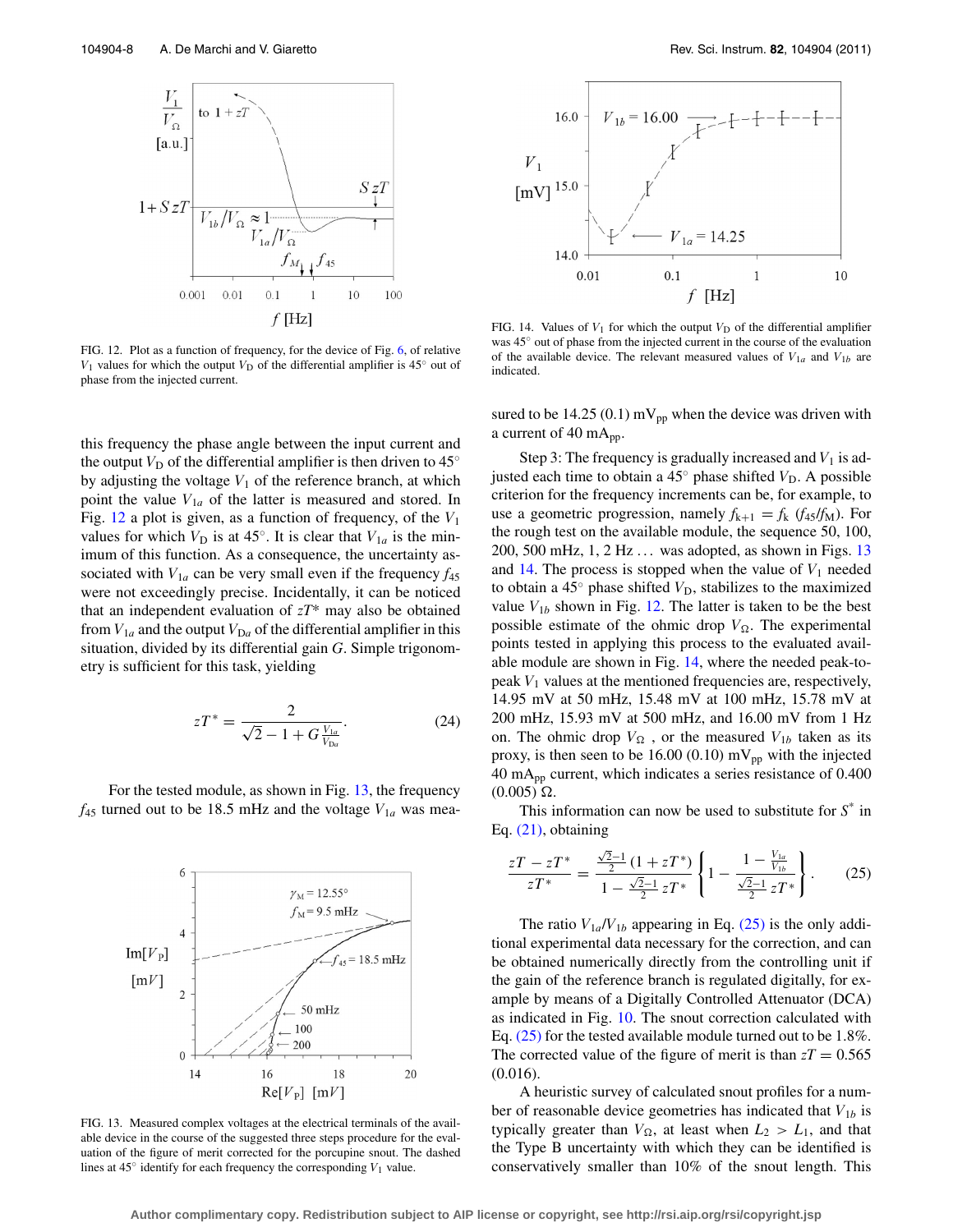is comparable with the uncertainty of an *a priori* evaluation based on Eq. (16), given the unavoidable Type B contributions from data on geometry and material properties and from uncertainty in the model of constriction and spreading effects.

However, since the experimental approach seems to leave a positively biased uncertainty interval (from 0 to 10% of the snout) in the evaluation of  $V_{\Omega}$ , it can be argued that this actually amounts to a Type B uncertainty of 5% of the snout on top of a positive bias of the same magnitude. In this perspective, the experimental approach would seem to be somewhat better than the mentioned *a priori* evaluation.

Furthermore, it can be noticed that such leftover bias is effectively an underevaluation of the snout length, which leads to an underevaluation of *zT*, and may therefore be partly compensated by the circularity bias, which leads instead to an overevaluation of *zT*, as quickly discussed at the beginning of this section. In the big-snout case of Figs. 6, 11, and 12, for example, the circularity bias on *zT* turns out to be about  $+0.3\%$  if  $zT^* = 1$ , while the leftover snout bias on  $zT$  can be evaluated to be about −0.9%, with a Type B uncertainty of equal magnitude. In order to get this result, Eq. (21) must be rewritten multiplying *S* by 0.05, the mentioned 5% of *S* residual bias.

As a conclusion, it would be safe to state that the experimental approach to the snout correction would lead in this case to a *zT* value accurate to better than 1%.

It must be added here that both Type B uncertainty and mentioned biases scale with the snout length. The expected accuracy would then be comparatively improved for devices with a smaller snout.

All Type A uncertainty contributions, which arise in connection with S/N ratio, phase measurement resolution in the DPM and attenuation resolution in the DCA, are here assumed to be adequately small for the Type B uncertainty to dominate.

#### **ACKNOWLEDGMENTS**

The authors wish to thank Silvio Gualini for executing some of the experimental work which was taken into account in steering the direction of this mostly theoretical paper.

## **NOMENCLATURE**

- $A = \text{cross section of thermoelectric element } (\text{m}^2)$
- $C =$  frontal thermal capacity of a generic layer (J m<sup>-2</sup> K<sup>-1</sup>)
- $C_T$  = frontal thermal capacity of external layers (J m<sup>-2</sup> K<sup>-1</sup>)
- $f$  = frequency (Hz)
- $G =$  differential gain of the differential amplifier
- $i =$  electric current density (A m<sup>-2</sup>)
- $j =$  imaginary unit
- K = specific thermal conductance (W m<sup>-2</sup> K<sup>-1</sup>)
- $K =$  thermal conductance of the thermoelectric elements  $(W K^{-1})$
- $L =$  layer thickness (m)
- $r'$  = ratio between first and third term in Eq. (16)
- $r''$  = ratio between second and third term in Eq. (16)
- $\mathcal{R}$  = series electric resistance ( $\Omega$ )
- $S =$  relative snout length referred to the dc Seebeck voltage
- $S^*$  = relative snout length referred to the porcupine body circle diameter
- $T =$  temperature  $(K)$
- $V_{\varepsilon}$  = Seebeck voltage (V)
- $V_P$  = voltage drop on the thermoelectric module (V)
- $V_{\Omega}$  = ohmic voltage drop (V)
- $y_0$  = thermal admittance of the thermoelectric layer  $(W m^{-2} K^{-1})$
- $y_e$  = overall thermal admittance of the external layers  $(W m^{-2} K^{-1})$
- $y_T$  = total thermal admittance (W m<sup>-2</sup> K<sup>-1</sup>)
- $zT$  = true dimensionless figure of merit
- $zT^*$  = dimensionless figure of merit in the lumped parameter approximation

### **Greek symbols**

- $\alpha$  = thermal diffusivity (m<sup>2</sup> s<sup>-1</sup>)
- $\gamma$  = phase difference between V<sub>Ω</sub> and V<sub>P</sub>
- $\delta$  = relative circularity error of the porcupine body
- $\varepsilon$  = Seebeck coefficient (V K<sup>-1</sup>)
- $\phi$  = heat flux per unit surface (W m<sup>-2</sup>)
- $\lambda$  = thermal conductivity (W m<sup>-1</sup> K<sup>-1</sup>)
- $\vartheta$  = temperature excess
- $\rho_e$  = electric resistivity of thermoelectric material ( $\Omega$  m)
- $\Pi =$  Peltier coefficient (V)
- $\psi$  = angle define by Eq. (17)
- $\omega$  = angular frequency (rad s<sup>-1</sup>)
- $\omega_i$  = characteristic angular frequency of layer *i* (rad s<sup>-1</sup>)

## **Subscripts**

- 0 thermoelectric material
- 1 electrical connection layer
- 2 isolator layer
- $\epsilon$  referring to Seebeck voltage
- $\ell$ referring to lumped parameter model
- *p* referring to thermal pole
- 1T. C. Harman, [J. Appl. Phys.](http://dx.doi.org/10.1063/1.1723445) **29**, 1373 (1958).
- 2T. C. Harman, J. H. Cahn, and M. J. Logan, [J. Appl. Phys.](http://dx.doi.org/10.1063/1.1735334) **30**, 1351 (1959).
- 3A. De Marchi and V. Giaretto, [Rev. Sci. Instrum.](http://dx.doi.org/10.1063/1.3558696) **82**, 034901 (2011).
- 4H. Iwasaki, M. Koyano, and H Hori, [Jpn. J. Appl. Phys.](http://dx.doi.org/10.1143/JJAP.41.6606) **41**, 6606 (2002).
- 5H. Iwasaki, S. Yokoyama, T. Tsukui, M. Koyano, H. Hori, and S. Sano,
- [Jpn. J. Appl. Phys.](http://dx.doi.org/10.1143/JJAP.42.3707) **42**, 3707 (2003). 6H. Iwasaki and H. Hori, in *Proceedings of the 24th International Conference on Thermoelectrics*, Clemson, SC (IEEE & ICT publisher, 2005, obtainable from [p.wesling@ieee.org\)](http://www.p.wesling@ieee.org), p. 501.
- 7W. Kobayashi, W. Tamura, and I. Terasaki, [J. Electron. Mater.](http://dx.doi.org/10.1007/s11664-009-0788-1) **38**, 964 (2009).
- 8A. E. Bowley, L. E. J. Cowles, G. J. Williams, and H. J. Goldsmid, [J. Sci.](http://dx.doi.org/10.1088/0950-7671/38/11/309) [Instrum.](http://dx.doi.org/10.1088/0950-7671/38/11/309) **38**, 433 (1961).
- 9A. W. Penn, [J. Sci. Instrum.](http://dx.doi.org/10.1088/0950-7671/41/10/311) **41**, 626 (1964).
- 10M. R. Campbell, C. A. Hogarth, and C. A. Hagger, [Int. J. Electron.](http://dx.doi.org/10.1080/00207216508937843) Commun. **19**, 571 (1965).
- 11C. L. Hapenciuc, F. J. Kahn, T. Borca-Tasciuc, and G. C. Wang, in *Proceedings of Material Research Society Symposium*, Boston, MA, 2003 (Cambrige University Press, New York, 2003), Vol. 793, p. 181.
- 12Z. Bian, Y. Zhang, H. Schmidt, and A. Shakouri, in *Proceedings of the 24th International Conference on Thermoelectrics*, Clemson, SC; (IEEE & ICT publisher, 2005, obtainable from [p.wesling@ieee.org\)](http://www.p.wesling@ieee.org), p. 76.
- 13S. Fujimoto, H. Kaibe, S. Sano, and T. Kajitani, [Jpn. J. Appl. Phys.](http://dx.doi.org/10.1143/JJAP.45.8805) **45**, 8805 (2006).